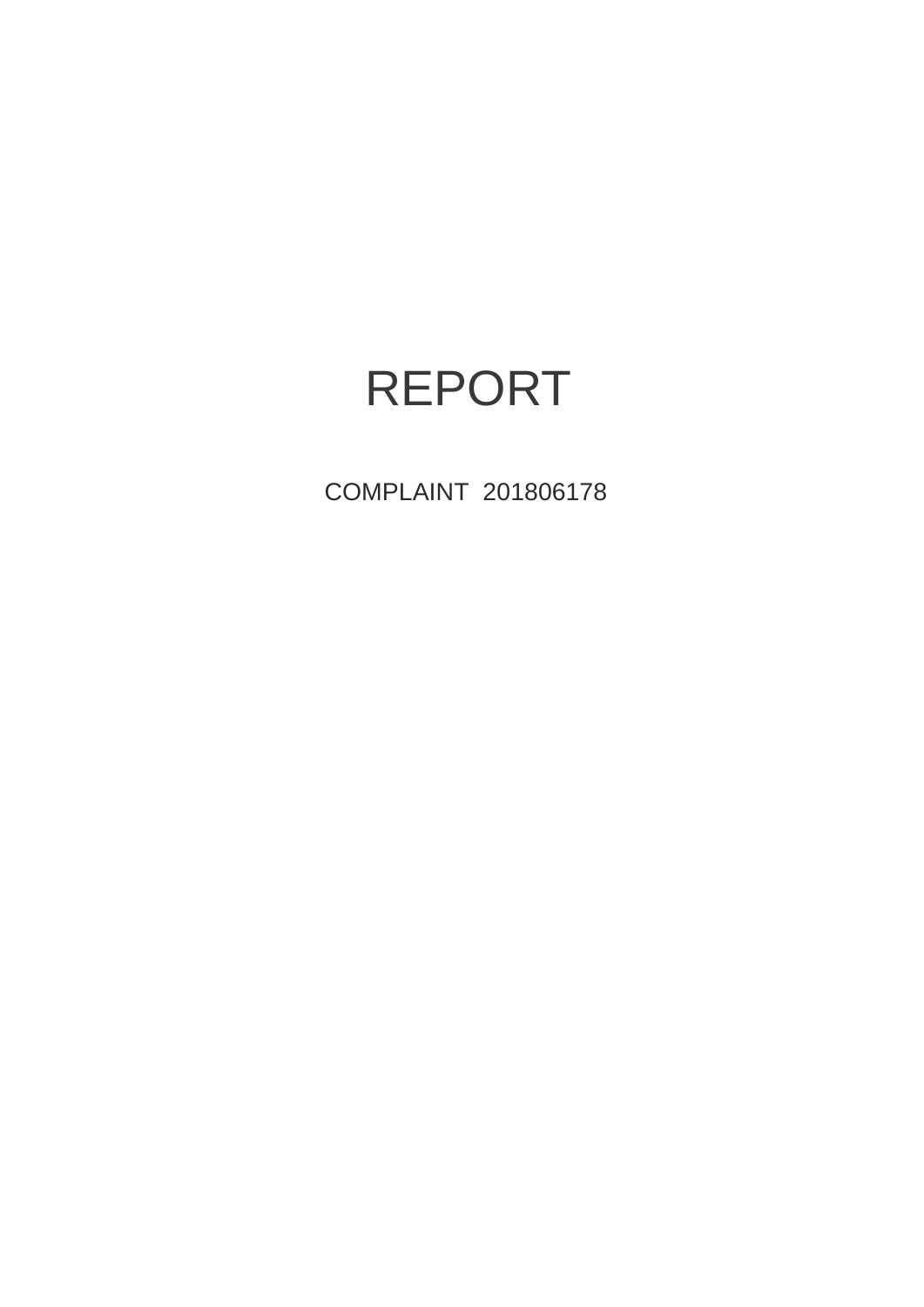#### **Our approach**

*It is the Ombudsman's duty under the Housing Act 1996 to consider* a *case and to decide what is fair in all of the circumstances. We consider the evidence and look to see if there has been any maladministration, for example whether the landlord has failed to keep to the law, follow proper procedure, follow good practice or behave in* a *reasonable and competent manner.*

*Both the complainant and the landlord have submitted details to the Service and these have been carefully considered in this investigation. Their accounts of what has happened are summarised below. This report is not an exhaustive description of all the events that have occurred in relation to this case, but an outline of the key issues as* a *background to the investigation's findings.*

## **Complaint definition**

The complaint is about the landlord's response to the complainant's reports regarding:

- its proposal to restrict his access to a lift and communal areas near his home;
- his concerns about proposed changes to a fire door system; and
- the landlord's consultation with him about its proposals relating to works and access to these communal areas.

#### **Background and Summary of Events**

- 1. On 13 December 2017, the complainant made a formal complaint to the landlord. He expressed his concerns about proposed works to communal areas in an adjacent building which might restrict access to his home (the property), changes to fire doors in his building (the Block) and that he had not been consulted about these works before they were agreed. After the landlord confirmed that the complaint would be treated as a service request on 22 December 2017, the complainant made a second complaint on 14 January 2018, which was accepted by it as a request to escalate his first complaint for review at stage 2 of its complaints procedure.
- 2. The complainant clarified his concerns to the landlord on 29 January 2018, and he also raised further concerns about its proposals to restrict his access to a lift in the adjacent building, a shared access, gardens and car parking areas, and the potential impact that changes to the fire door system in the Block would have on him and other general needs residents living there.
- 3. On 26 February 2018, the landlord gave its complaint response. It explained that it did not uphold any of the elements of the complaint and that: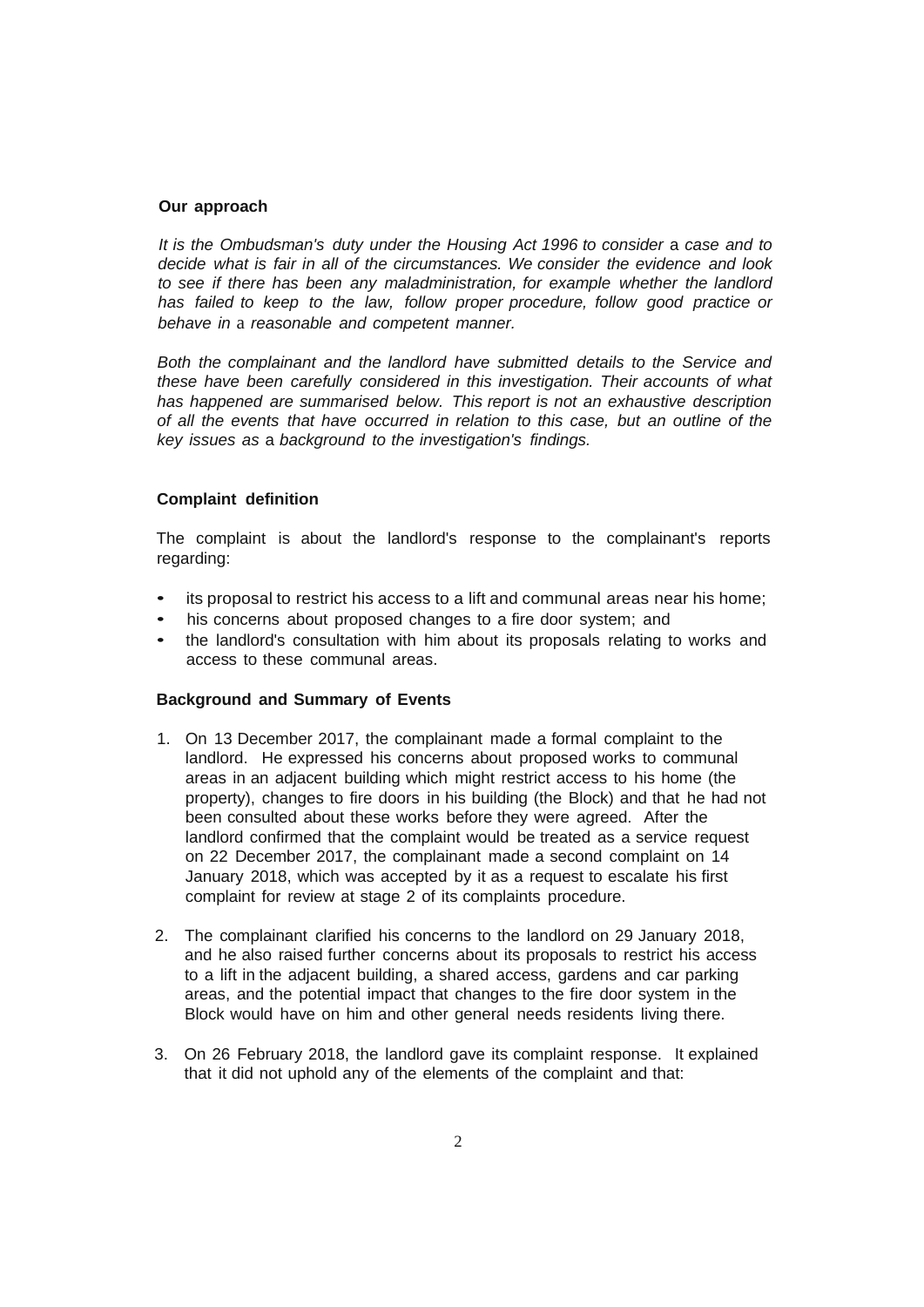- when the works were first proposed as part of the landlord's sheltered accommodation regeneration programme, it had not immediately appreciated the impact on general needs residents occupying the second floor of the Block, and apologised if this had led to any confusion;
- it had consulted the residents of its sheltered accommodation on the proposed works, including an on-site presentation, and the complainant had previously been correctly advised that as there was to be no major change to the second floor of the Block, it was not necessary for a separate consultation to take place with residents living there;
- with hindsight, and as a matter of courtesy, general needs residents should have been included in the original consultation, it outlined its work proposals and confirmed it would consult separately with them once building control approval had been received;
- no work would commence until the above consultation had taken place and any amendments required had been incorporated into the proposals;
- general needs residents had dedicated staircase access to the second floor of the Block and after the proposed works would also have fob controlled access to the primary staircase and the main entrance to the Block, but would not be able to access the residential or shared areas within the sheltered accommodation;
- the lift, which was in the curtilage of the building adjacent to the Block, was installed to meet the needs of residents in its sheltered accommodation, was intended for their sole use and would not be accessible to him;
- none of the general needs residents on the second floor of the Block were known to have mobility or disability issues that would require the use of a lift, and if his or their needs had changed they could request that it carried out a housing suitability review;
- the fire doors to the staircase on the second floor of the Block were not to be included in the proposed automated scheme, would be separate from this and would continue to be manually operated or, subject to consultation, a push button system may be installed;
- the proposed automated fire door locks were fire brigade approved and would provide enhanced security for the residents in its sheltered accommodation, it outlined the proposed system and confirmed that since exit routes were not being changed, a revised fire risk assessment was not required;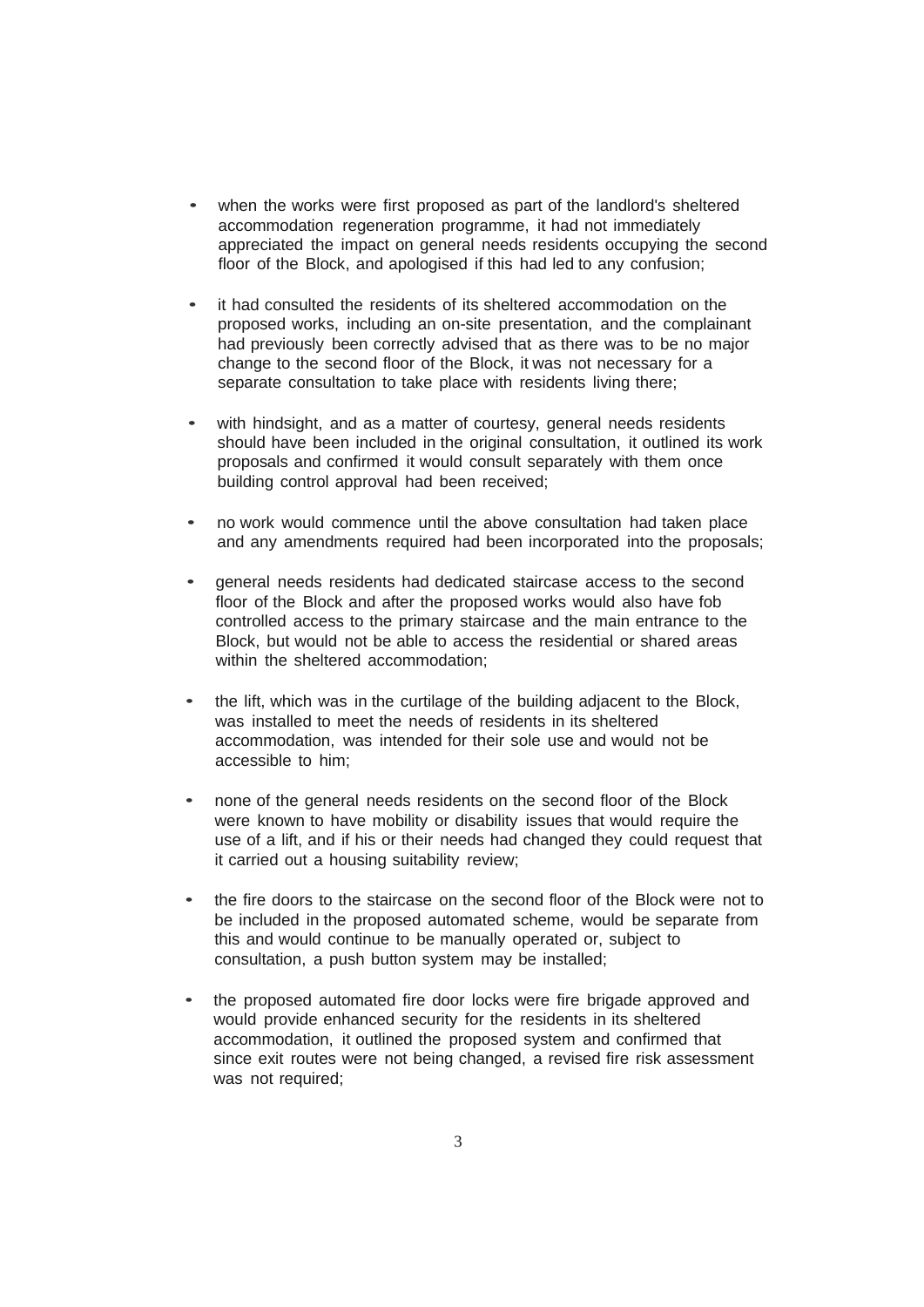- the landlord's proposals for upgrading the fire and security protection for residents in its sheltered accommodation were appropriate, and the inconvenience which may be experienced by its general needs residents in the Block did not warrant a review of these proposals;
- an application for building control approval for the proposed fire door system and subsequent confirmation by the fire brigade was in process, and no work would commence before such approval had been obtained;
- general needs residents would not be able to use the gate to the adjacent building's car park;
- work that he had recently been given notice of related to the installation of a CCTV system to enhance the security of all residents and this work was now complete; and
- it accepted that the mixed tenancy types in the Block and its link with the adjacent building meant that the proposals may have lacked clarity as the emphasis was on its sheltered accommodation residents, but it was not its intention to provide conflicting information or mislead, and it apologised if he felt this was the case.
- 4. Resident newsletters relating to the Block and the adjacent building (the buildings) show that the landlord was informally consulting residents living in its sheltered accommodation there from August 2016. Additionally, they show that in February 2018, these residents were informed that it was reviewing potential development partners, had awarded preferred bidder status to one on 17 January 2018, and a final decision would be made in *'early 2018'.*
- 5. On 29 March 2018, the complainant raised additional issues relating to the proposed works to fire doors on the second floor of the Block, rent and service charges and consultation obligations in his tenancy agreement, and he expressed dissatisfaction with the landlord's above response and asked for a further response.
- 6. The landlord responded on 12April 2018. It confirmed that it would not carry out a further investigation in relation to the issues it had already addressed in its above response of 26 February 2018 and would not enter into further correspondence about them. The landlord also explained that the appropriate notice of the passing of building plans had been obtained and that the additional issues the complainant had raised relating to rent and service charges and its obligations under his tenancy agreement would be dealt with as a second complaint at stage 1 of its complaints procedure.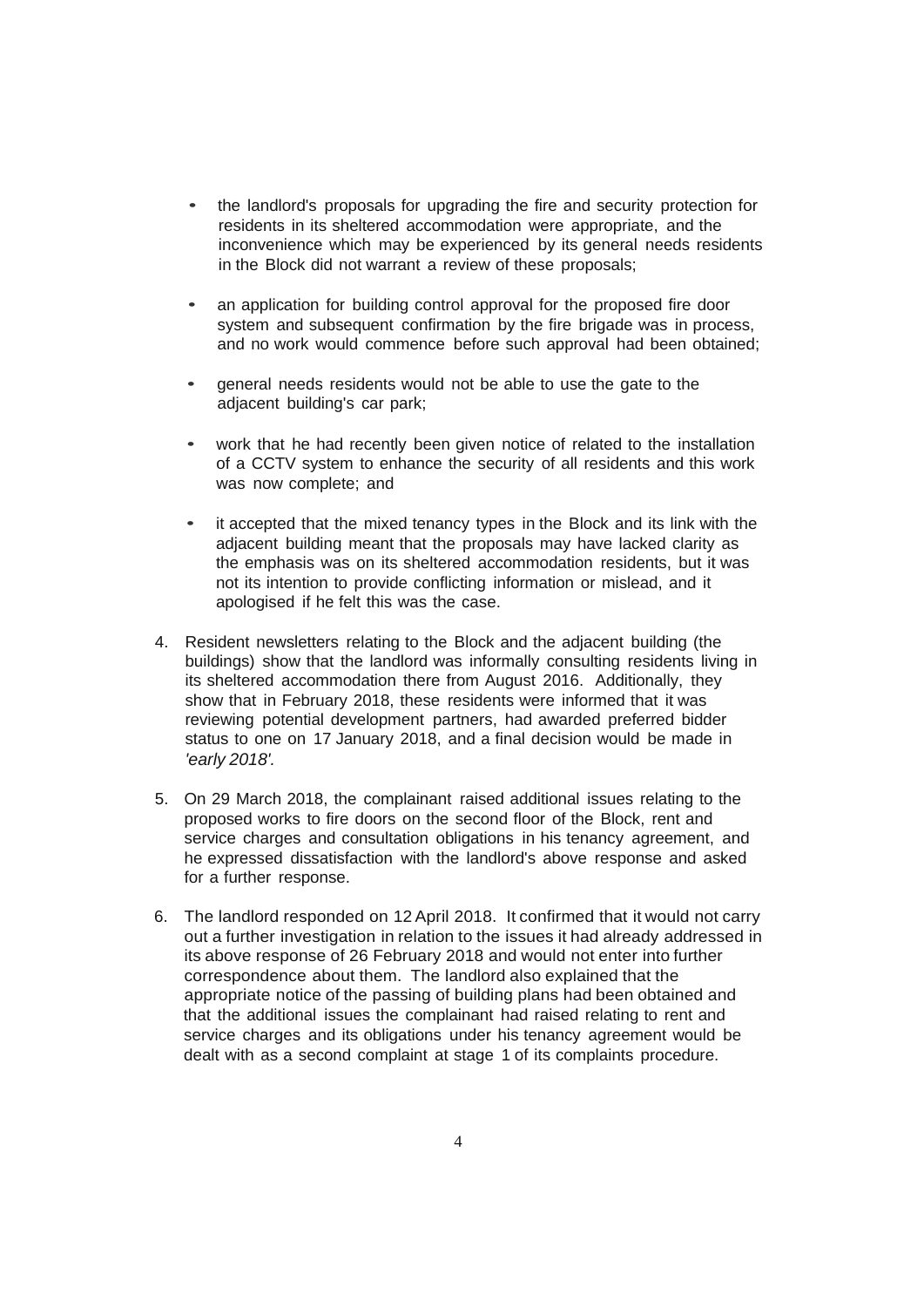- 7. On 1 May 2018, the landlord responded to the second complaint, addressed the complainant's concerns relating to rent and service charges and confirmed that it was taking legal advice in relation to lift access and his tenancy agreement. On 14 May 2018, it confirmed that his second complaint would not be escalated further in its complaints procedure, as the proposed works were under review and it would be inappropriate for it to comment further until the review was complete.
- 8. On 8 June 2018, the landlord confirmed that it had received legal advice that it was entitled to restrict the complainant's access to the lift and offered to carry out an assessment on the suitability of the property if the complainant had a medical need to use a lift. It said that after listening to his concerns and further consultation, it was proceeding with the alterations to the buildings. Additionally, the landlord said that he would not have access to the lift, adjacent building's car park and would be unable to use the communal landings in the sheltered accommodation.
- 9. Between 12 June and 6 July 2018, the complainant corresponded with the landlord's legal advisor about the legality of the proposed works. They confirmed that it was not obliged to provide him with access to the lift, the proposed works *'would appear to be lawful and proportionate',* and that residents had been consulted about the proposed works between December 2017 and March 2018 but it would undertake a further consultation exercise with all affected residents. The landlord's legal advisor also confirmed that no changes to the access arrangements to the lift would take place until the landlord had considered the outcome of this further consultation.
- 10. On 6 and 11 July and 1 August 2018, the complainant repeated his request for his second complaint to be escalated to stage 2 of the landlord's complaints procedure for review and expressed his further dissatisfaction with the responses to his first complaint. On 10 July 2018, and 7 and 10 August 2018, the landlord repeated its decision not to escalate his complaints to the next stages of its complaints procedure and confirmed that it would be inappropriate for it to comment on issues currently subject to legal review. It also confirmed that once an issue had been passed to a member of its legal team, it could no longer be considered through its complaints procedure and that the review following further consultation with residents had not recommended any significant changes to the proposals already approved.
- 11. The complainant remains dissatisfied with the landlord's responses to his complaints. He considers that he is entitled to continued access to the lift and that the landlord's responses to his complaint were inadequate. The complainant reports that he has health issues which impact on his mobility and that he moved into the property knowing that there was a lift which would help him to access it. The correspondence sent to him by the landlord before he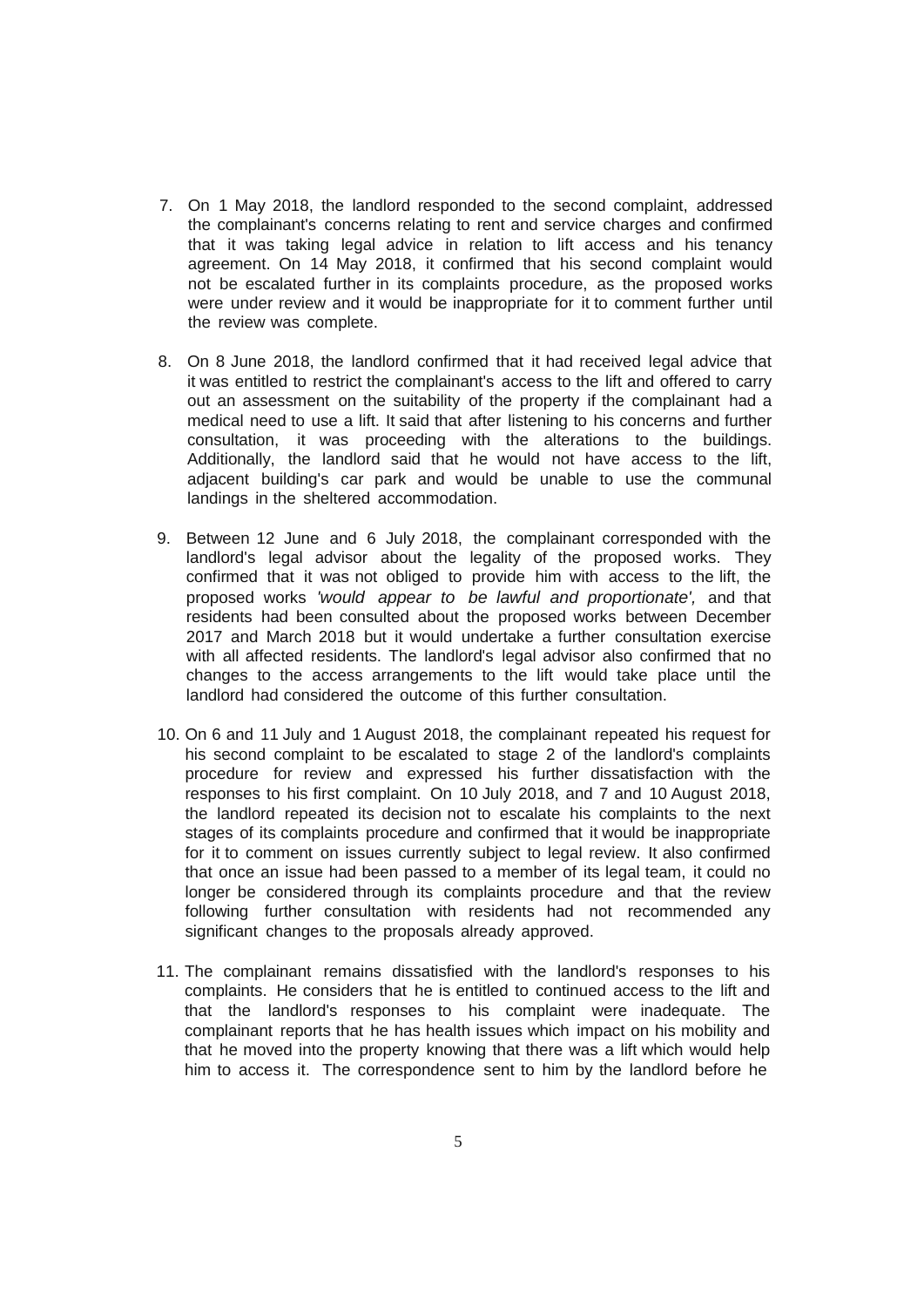signed the tenancy agreement shows that the property was referred to as a 2nd floor flat with a lift up to the 1st floor.

12. It is noted that from updates provided to this Service by the landlord and the complainant, a review of his access to the lift is on-going.

#### Policies, Procedures and Agreements

- 13. The complainant has been a tenant of the landlord at the property, since 26 March 2012. The tenancy agreement obliges the landlord to consult the complainant about decisions it makes: *'to do with managing or maintaining housing if these decisions are likely to have* a *major effect on your home or tenancy'* and *'about any proposals for changes to the way in which we manage, maintain, improve ...properties .* ..*or for changes to do with services or facilities'.* The tenancy agreement provides that where changes directly affect the complainant the landlord is obliged to tell him *'about these and give you the chance to tell us what you think about them'* and says, *'we will consider all comments received before making* a *decision'.*
- 14. The landlord's Complaints Policy and Procedure confirms that it aims to resolve complaints at the earliest opportunity and provides that where possible, attempts should be made to deal with issues quickly and informally, at the point of service delivery. It has a 3 stage complaints procedure. The Complaints Policy and Procedure confirms: *'the customer has the right to escalate the complaint if they remain dissatisfied',* and *'if the customer continues to express their dissatisfaction but does not provide specific reasons as to why they are not satisfied by the* [landlord's] *response, in some circumstances the complaint will not be escalated to the next stage'.*

# **Assessment and Findings**

## Scope of the assessment

15. This assessment will determine if the landlord handled the complainant's reports about its proposals to restrict access to a lift and communal areas and make changes to the fire door system, and consultation with him about these proposals in line with its policies and procedures and behaved in a reasonable manner. Importantly, it is not the role of the Ombudsman to make legal decisions about whether the landlord was entitled to restrict access to the lift and other communal areas or whether the fire door system was safe. These are matters more effectively dealt with by the courts or tribunals which have the necessary expertise to determine them, unlike the Ombudsman. The Ombudsman's role is to consider whether the landlord took reasonable steps to address the complaint.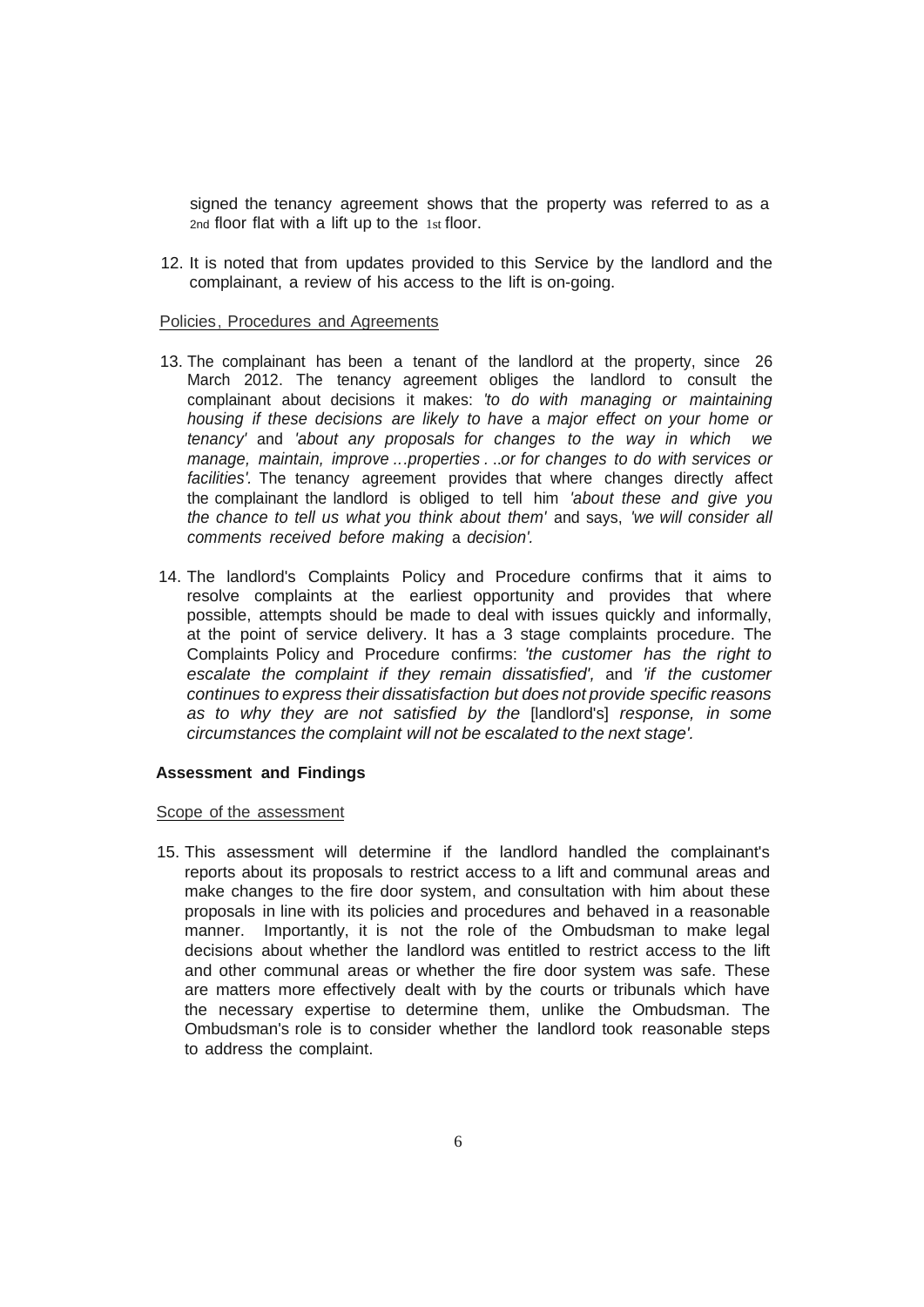#### Proposal to restrict access to a lift and communal areas

- 16. The landlord aimed to respond to the complaint on 13 December 2017, about its proposals to restrict the complainant's access to a lift and other communal areas in the buildings, by complying with its Complaints Policy and Procedure to respond to complaints at the earliest opportunity. It did so by responding to the complaint on 22 December 2017 and treating it as a service request. The landlord acted appropriately in doing so. This is because its actions were consistent with its aims in its Complaints Policy and Procedure to try to deal with issues informally at the point of service delivery, so that they could be resolved as quickly as possible.
- 17. The landlord then accepted the complaint as a request for escalation to stage 2 of its Complaints Policy and Procedure after a further complaint from the complainant on 14 January 2018. He gave additional details about his concerns, including a restriction on his access to a lift, shared car parks and gardens on 29 January 2018. The landlord gave its complaint response on 26 February 2018. It responded to the issues raised by the complainant and told him that the lift would not be accessible to him because it was intended for the sole use of residents in the sheltered accommodation on the floors below. Additionally, the landlord explained that it was not aware that the complainant or any other second floor resident had mobility or disability issues that would require the use of a lift, and if his or their needs had changed they could request that it carried out a housing suitability review.
- 18. The above actions by the landlord were a reasonable response to the complaint. This is because it responded to the concerns the complainant had raised and provided a clear and concise explanation of its proposals. It also recognised that its proposal to restrict access to the lift may have had a negative impact on the complainant and other general needs residents and took suitable steps to address this by offering to carry out housing suitability reviews where these were required.
- 19. The complainant expressed his dissatisfaction with the above response on 29 March 2018, and the landlord confirmed on 12 April 2018, that it would not carry out a further investigation of the issues it had already addressed in its response of 26 February 2018. It further confirmed on 1 May 2018, that it was taking legal advice in relation to lift access and his tenancy agreement. On 8 June 2018, the landlord confirmed that, after obtaining legal advice and listening to his concerns, it had decided to proceed with its proposed works and that he would not have access to the lift. The landlord repeated its offer to carry out an assessment on the suitability of the property for the complainant, if he had a medical need to use a lift.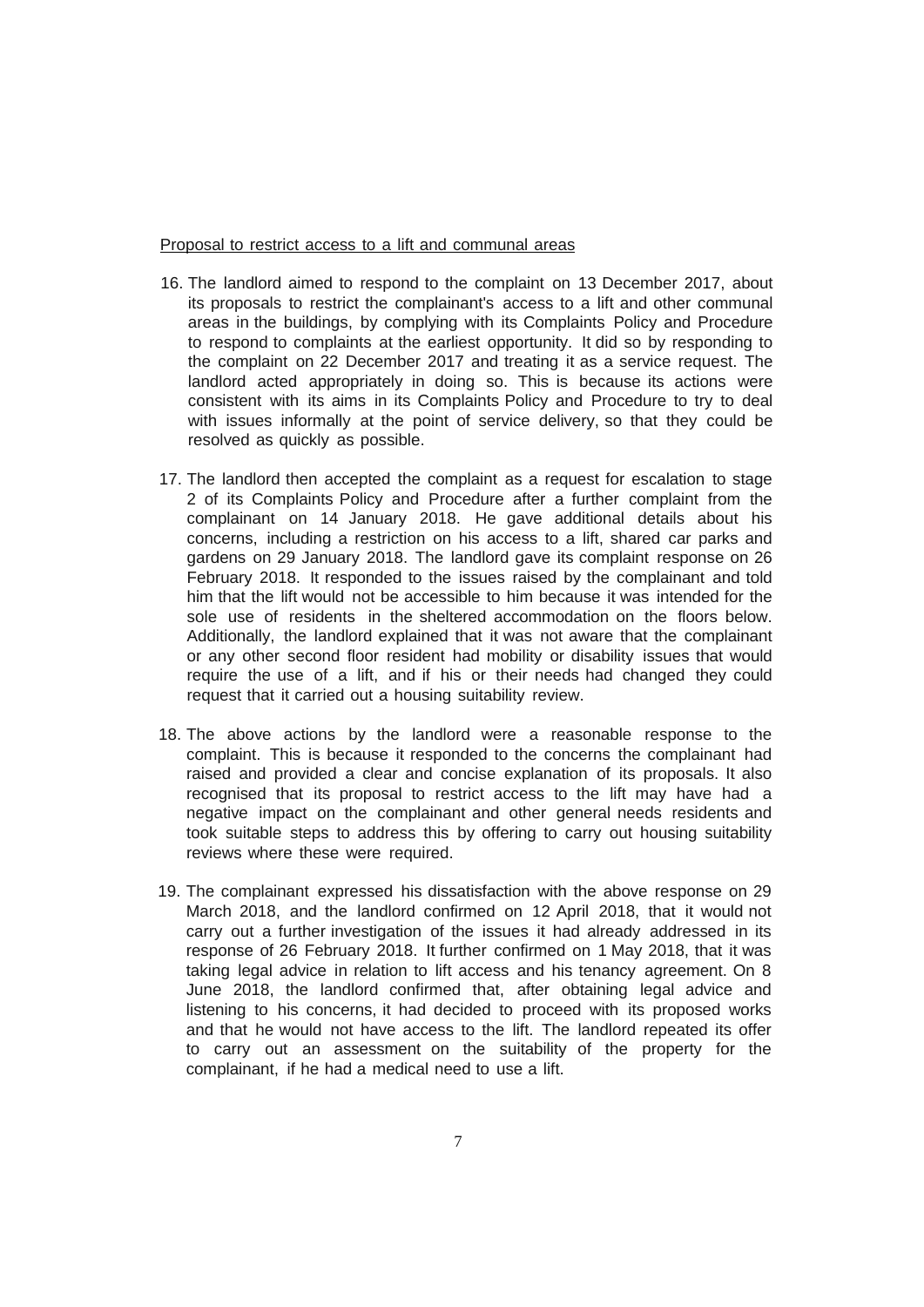- 20. The complainant thereafter liaised directly with the landlord's legal advisor who confirmed to him that the landlord was not obliged to provide him with access to the lift. He expressed further dissatisfaction with its complaint response, and on 10 July 2018, and 7 and 10 August 2018, the landlord repeated its decision not to escalate his complaint to the next stage of its Complaints Procedure, confirmed that it would be inappropriate for it to comment on issues currently subject to legal review, and told him he would be advised of the outcome of the review once it was complete and a decision had been reached.
- 21. The landlord acted appropriately in responding to the complainant's request for his complaint to be escalated for further review under its Complaints Procedure. This is because although its Complaints Policy and Procedure provided him with a right to escalate the complaint if he remained dissatisfied with the landlord's response, it was entitled to decline his requests. I acknowledge that the Complaints Policy and Procedure confirms that escalation to the next stage of the procedure can be refused where specific reasons are not provided by the complainant, and that he did provide the reasons for his escalation requests to the landlord. However, it was reasonable for the landlord to decline his requests to escalate the complaint where it had based its decisions on legal advice provided in the light of his concerns. This is because it was appropriate that it relied on the expert findings of its legal advisor who had considered the issues and advised it that it was not obliged to provide him with access to the lift. Further, it was reasonable for it not to comment again on the issues that were subject to a further legal review and to wait until this review had been completed.

#### Proposed changes to the fire door system

- 22. The complainant raised concerns with the landlord about its proposals relating to fire doors in the buildings on 13 December 2017 and 14 January 2018, provided further details of his concerns and outlined the potential impact that proposed changes would have on him and other general needs residents living there on 29 January 2018. It addressed these concerns in its complaint response on 26 February 2018. The landlord explained that fire doors to the staircase on the second floor of the Block giving access to the property were not to be included in its proposals for an automated fire door system and explained the proposed system and the steps it had taken to ensure that this system met building control and fire brigade requirements. It also said that no relevant work would take place until these approvals had been obtained and confirmed that the proposed system was appropriate for the protection of its sheltered accommodation residents and did not require review.
- 23. On 29 March 2018, the complainant again raised issues relating to the proposed works to the fire doors on the second floors of the Block, and on 12 April 2018, the landlord confirmed that these issues had already been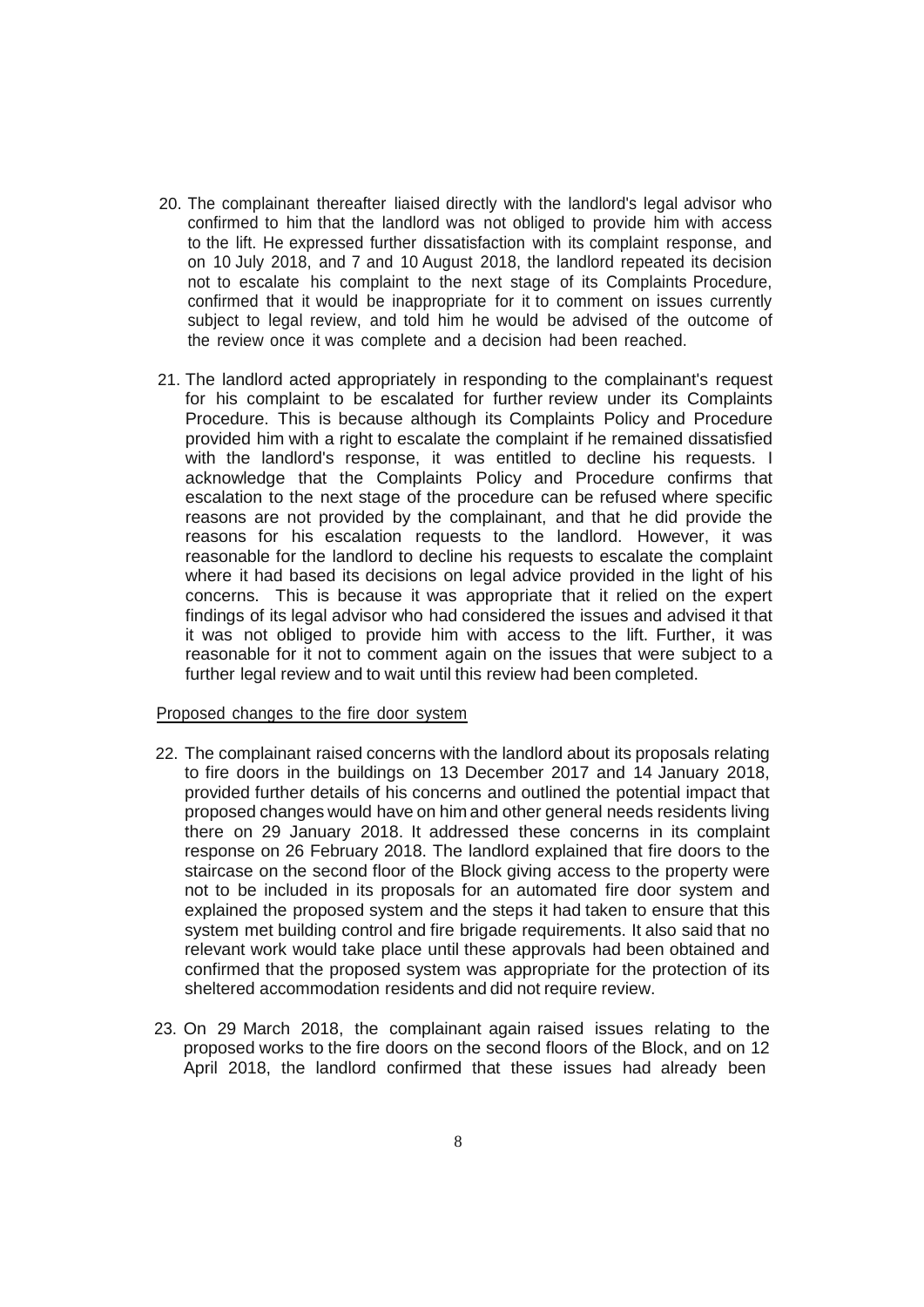addressed in its complaint response on 26 February 2018. It also confirmed that it had received building control plan approval.

24. The landlord acted reasonably in responding to the complainant's reports regarding its proposed fire door system. This is because it addressed the concerns he raised in relation to the potential impact of these proposals on him and other residents and provided assurances about external approval to address his concerns about the safety of its proposals.

## Landlord's consultation about its proposals for works and access to communal areas

- 25. The complainant raised concerns with the landlord about a lack of consultation with him and other general needs residents about its proposals for the buildings on 13 December 2017 and 14 and 29 January 2018. On 26 February 2018, the landlord responded to his concerns. It accepted that it had not consulted general needs residents on its proposals, on the basis that there were to be no major changes to the second floor of the buildings, and it recognised that it should have done so as a matter of courtesy and apologised for this. Further, the landlord confirmed that it would thereafter consult with general needs residents, no work would commence until this consultation had taken place and that its intention was not to provide conflicting information or mislead. It apologised if the complainant felt that this was the case.
- 26. The resident newsletters distributed by the landlord show that it was informally consulting residents living in its sheltered accommodation from August 2016. The landlord's legal advisor confirmed to the complainant on 22 June 2018, that it did have a statutory duty to consult with all secure tenants about its proposals, consultation had taken place between December 2017 and March 2018 and the landlord would undertake a further consultation exercise with all affected residents. On 10 July 2018, the landlord confirmed that its review, after further consultation with residents, had not recommended any significant changes to the proposals already approved.
- 27. The landlord was obliged under the tenancy agreement to consult with the complainant about decisions relating to the management or maintenance of the property if these were likely to have had a major effect on the property or his tenancy and give him an opportunity to comment on them. It began to informally consult with sheltered accommodation residents living in the buildings from approximately August 2016, but it delayed consulting the complainant until approximately December 2017, approximately 16 months later, which was not appropriate. However, when the landlord acknowledged on 26 February 2018, that it should have consulted general needs residents, it apologised to the complainant and took suitable steps to put this right.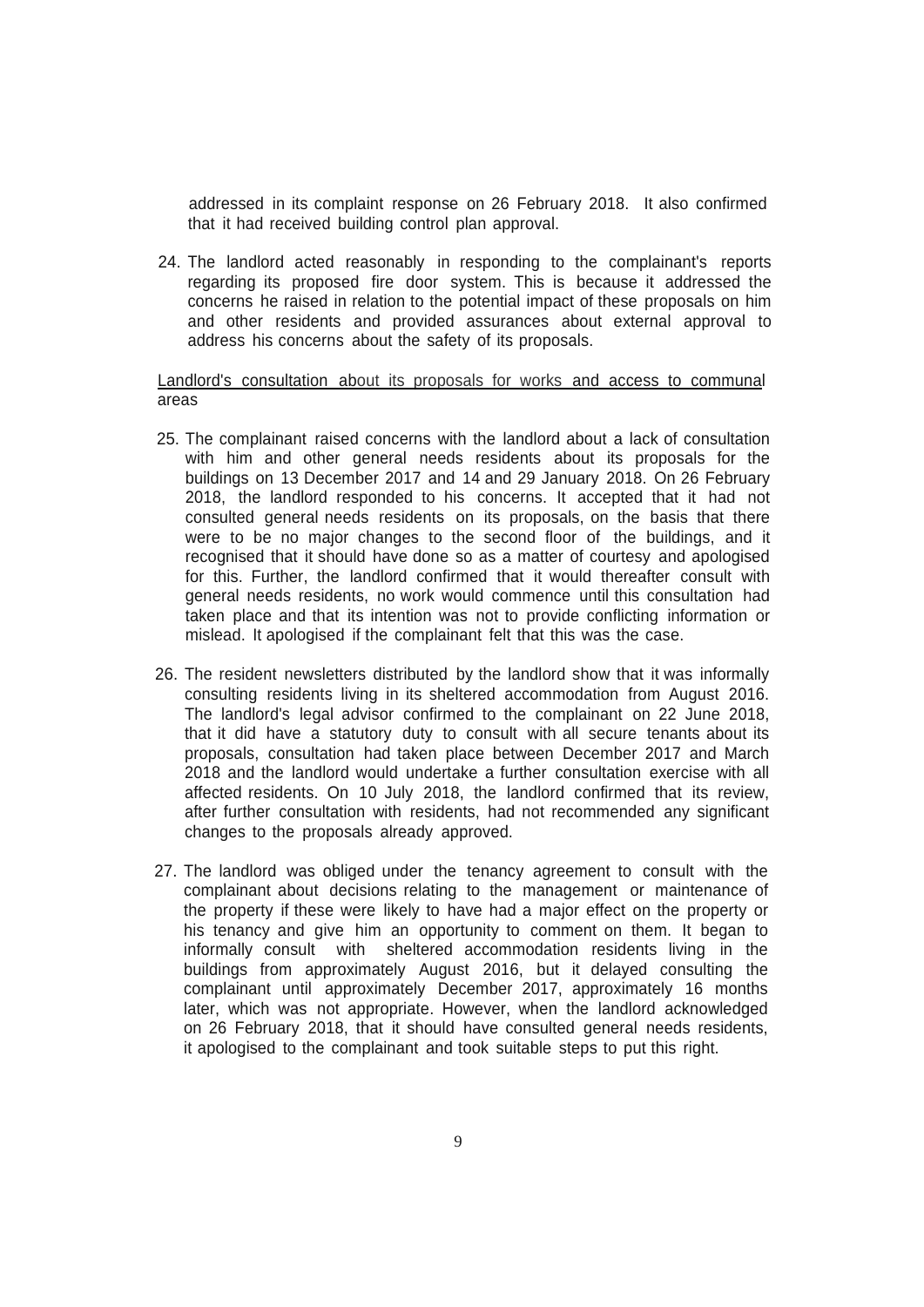28. The landlord carried out further consultation, confirmed to the complainant that no works would commence until the consultation had finished, acknowledged to him via its legal advisor on 22 June 2018, that it did have an obligation to consult him and confirmed the outcome of this consultation on 10 July 2018. This was a reasonable and proportionate response to address the inconvenience caused to the complainant by the approximately 16 months delay before he was consulted by the landlord on its proposals.

# **Determinations**

#### Proposal to restrict access to a lift and communal areas

After carefully considering all the evidence I confirm that, in accordance with paragraph 42 of the Scheme, there was no maladministration by the landlord in respect of the complaint about its response to the complainant's reports regarding its proposals to restrict his access to a lift and communal areas.

## Proposed changes to the fire door system

After carefully considering all the evidence I confirm that, in accordance with paragraph 42 of the Scheme, there was no maladministration by the landlord in respect of the complaint about its response to the complainant's reports regarding changes to a fire door system.

# Landlord's consultation about its proposals for works and access to communal areas

After carefully considering all the evidence I confirm that, in accordance with paragraph 42 of the Scheme, there was no maladministration by the landlord in respect of the complaint about its response to the complainant's reports regarding its consultation with him about proposed works and access to communal areas.

#### **Reasons**

#### Proposal to restrict access to a lift and communal areas

The landlord acted reasonably in responding to the complaint about its proposal to restrict the complainant's access to a lift and other communal areas of the buildings. This is because it addressed his concerns, in line with its Complaints Policy and Procedure and provided clear explanations for its proposed actions. The landlord also recognised the potential impact on the complainant of its proposal to restrict his access to the lift and took appropriate steps to address this, by offering to carry out a housing review to enable it to assess the suitability of the property for his needs. It also appropriately declined his requests to escalate his complaint, as it was entitled to rely on the legal advice it had received where there was no evidence to the contrary.